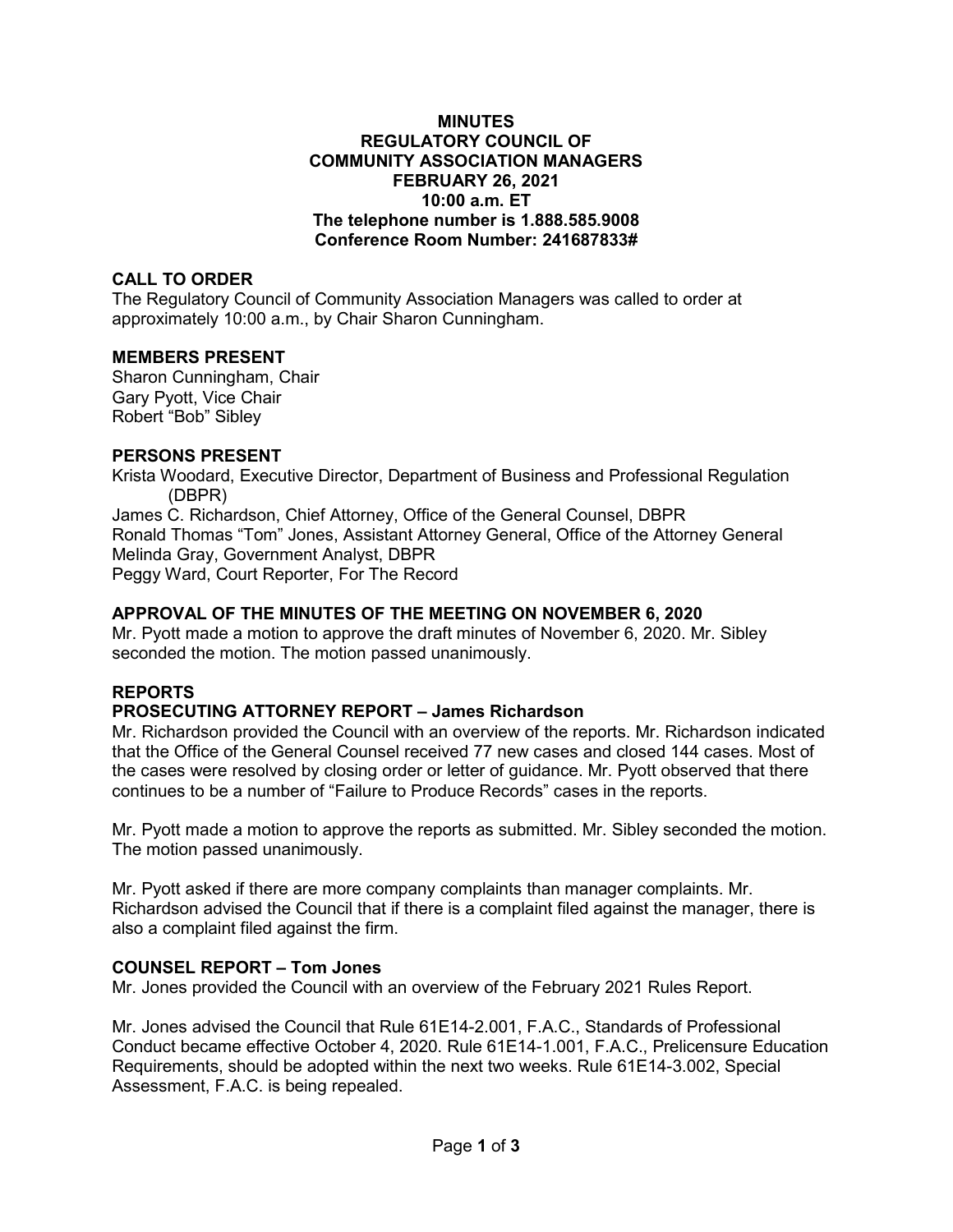### **Correspondence – Jolita Brazzano**

The Council discussed Ms. Brazzano email to Ms. Woodard related to Rule 61E14-1.001, F.A.C., Prelicensure Education Requirements. Mr. Jones informed the Council that in-person education is a statutory requirement.

Mr. Pyott made a motion for Mr. Jones to respond to Ms. Brazzano's email. Mr. Sibley seconded the motion. The motion passed unanimously.

### **EXECUTIVE DIRECTOR REPORT – Krista Woodard Continuing Education Courses - Ratification List**

The Ratification List of continuing education courses from August 4, 2020, to February 5, 2021 was provided to the Council for their review and approval. Mr. Pyott moved to approve the Ratification List as submitted. Mr. Sibley seconded the motion. The motion passed unanimously.

Mr. Pyott mentioned that it appears to be an increase in Continuing Education Providers. Ms. Woodard agreed that the amount of providers has increased.

#### **Financial Report – December 31, 2020**

Ms. Woodard reported that the balance in the Board's operating account was \$747,528. The unlicensed activity account balance was \$277,118.

Mr. Pyott asked about the comparison of the financial report from December 2018 to December 2020. Ms. Woodard provided the Council with the statistics.

Mr. Sibley asked if the Department looks for investment opportunities. Ms. Woodard explained that the monies are maintained and paid to the Professional Regulation Trust Fund. Ms. Woodard stated she would try to get more information on the investment earnings line item.

### **Council Information**

Ms. Woodard informed the Council that the website has been updated under "Hot Topics" to include the most current rules related to the Standard of Professional Conduct and Prelicensure Education Requirements, and the 2020 Legislative Update.

Ms. Woodard informed the Council that the Department has a new Secretary of the Department. The new Secretary's name is Julie Brown.

### **Future Meeting Dates**

May 21, 2021 – Conference Call August 6, 2021 – Conference Call November 5, 2021 – Location to be determined

The Council discussed the November 5, 2021 in-person meeting. Mr. Sibley made a motion to have the November 5, 2021 in-person meeting by Zoom or Go To Meeting. Mr. Pyott seconded the motion with the option to change the November 5, 2021 meeting location. The motion passed unanimously.

#### **OLD BUSINESS**

Mr. Pyott asked about the appointment of new members to the Council. Ms. Woodard informed the Council that there have not been any new members appointed by the Governor. Ms. Woodard informed the Council that their terms have expired. Ms. Woodard informed the Council